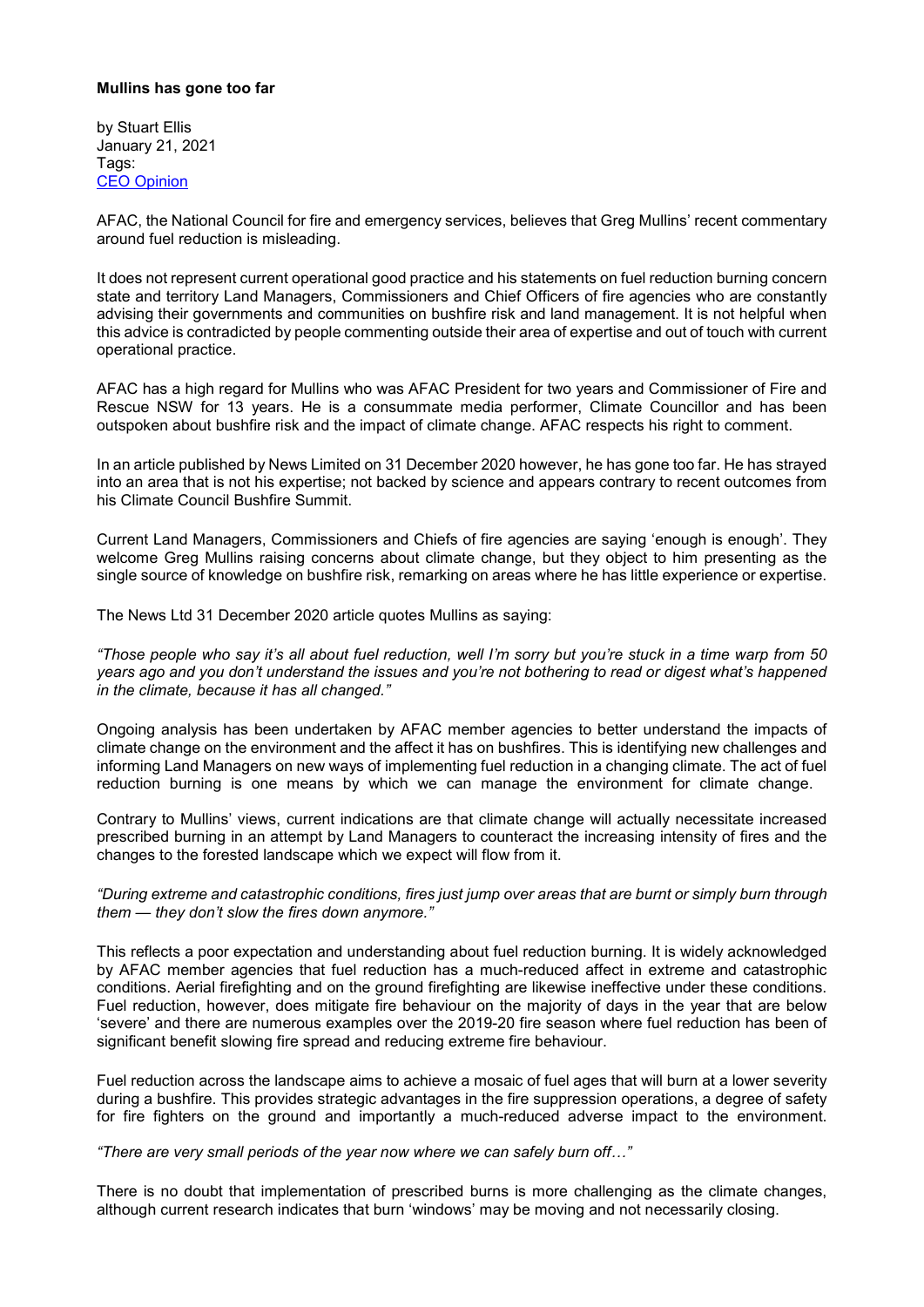Regardless, limited periods to conduct prescribed burning should increase, not decrease, the priority given to undertaking fuel reduction when it is safe to do so. Some years it will be more successful than others, but fuel management is a long-term strategy. To ignore this critical bushfire mitigation measure would be extremely foolhardy and irresponsible. To suggest it is out of date and lacks relevance reflects a lack of understanding and a bias towards bushfire response.

Mullins also suggested that fuel reduction burning will exterminate wildlife.

*"Should [we] wipe out another three million species? We are not the only species on the planet and it's all about balance," he said. "(Those in favour of hazard reduction) are advocating no balance and it's quite infuriating when so-called experts say this stuff."*

This statement is incorrect and indicates that Mullins is out of touch with current-day land management operations. Land managers are tasked with managing the environment for all its values including ecological, water, recreational, timber and fuel management. All actions, including prescribed burning, undertaken on land they manage, are done so with support of up-to-date research and in a way that balances all the values. Hazard reduction, undertaken in controlled conditions and at a time dictated by the Land Manager, is required to achieve a broad scale mosaic of fuel ages required by our varied wildlife species. The risk to animals (and humans) is greatly reduced when we implement low intensity burns to planned areas at a time of our choosing (prescribed burning) rather than when imposed by the extremes of nature during high intensity and indiscriminate bushfires over broad landscapes.

### *"Mr Mullins believes Australia is now acting to embrace 'fast-attack strategies' that have been used to good effect in places like Canada, France, Spain and parts of the United States."*

All Australian jurisdictions are aware of the importance of fast attack strategies and it is self-evident that fires kept to a minimal area through early attack cause much less adverse impact. As an example, states such as South Australia have implemented this approach for over 20 years across the high-risk Adelaide Hills.

Response strategies using aircraft regrettably, however, are not the panacea*.* AFAC compares Australia's already extensive aerial fleet with that of the State of California in the United States, with a similar bushfire risk but many more times the number of aircraft. As seen in California, an ever-increasing number of aircraft does not equate to a corresponding reduction in bushfire losses, although AFAC agrees with Mullins that 'fast and heavy' initial attack is the best approach to mitigating adverse bushfire impact.

We also need to also consider that fast and successful initial attack can be a double-edged sword. The quicker we are at suppression, the more fuel will build up if there is not planned fuel reduction burning. Inevitably, simply seeking to extinguish every bushfire and not introducing fire into Australian landscapes leads to the summer fires we have just experienced. Large proportions of the landscape accumulate fuel loads, setting the scene for the even more destructive bushfires when fast attack fails.

Natural disasters including bushfires will continue to occur in Australia. No government, emergency service or agitation will prevent them, as they are a multifaceted issue. Changing climate is having an impact on the intensity and duration of bushfires but prescribed burning in specific locations and across landscapes is effective mitigation in all but the most severe fire conditions. To suggest our Forestry together with our Parks and Wildlife Land Managers "don't understand the issues" is offensive to these science-orientated professionals who spend their working careers managing landscapes.

### **First, what is the NGO AFAC?**

AFAC is the Australian and New Zealand National Council for fire, emergency services and land management, creating synergies across the emergency management sector and obviously qualified to make the statement through the CEO https://www.afac.com.au/teams/network

### **About CEO Stuart Ellis, AM**

Stuart Ellis is an experienced leader in the emergency management sector and was appointed Chief Executive Officer of AFAC in 2012. Stuart is focussed on national initiatives that progress the effectiveness and professional standing of fire and emergency services and has a focus on progressing an industry wide, integrated approach to emergency management.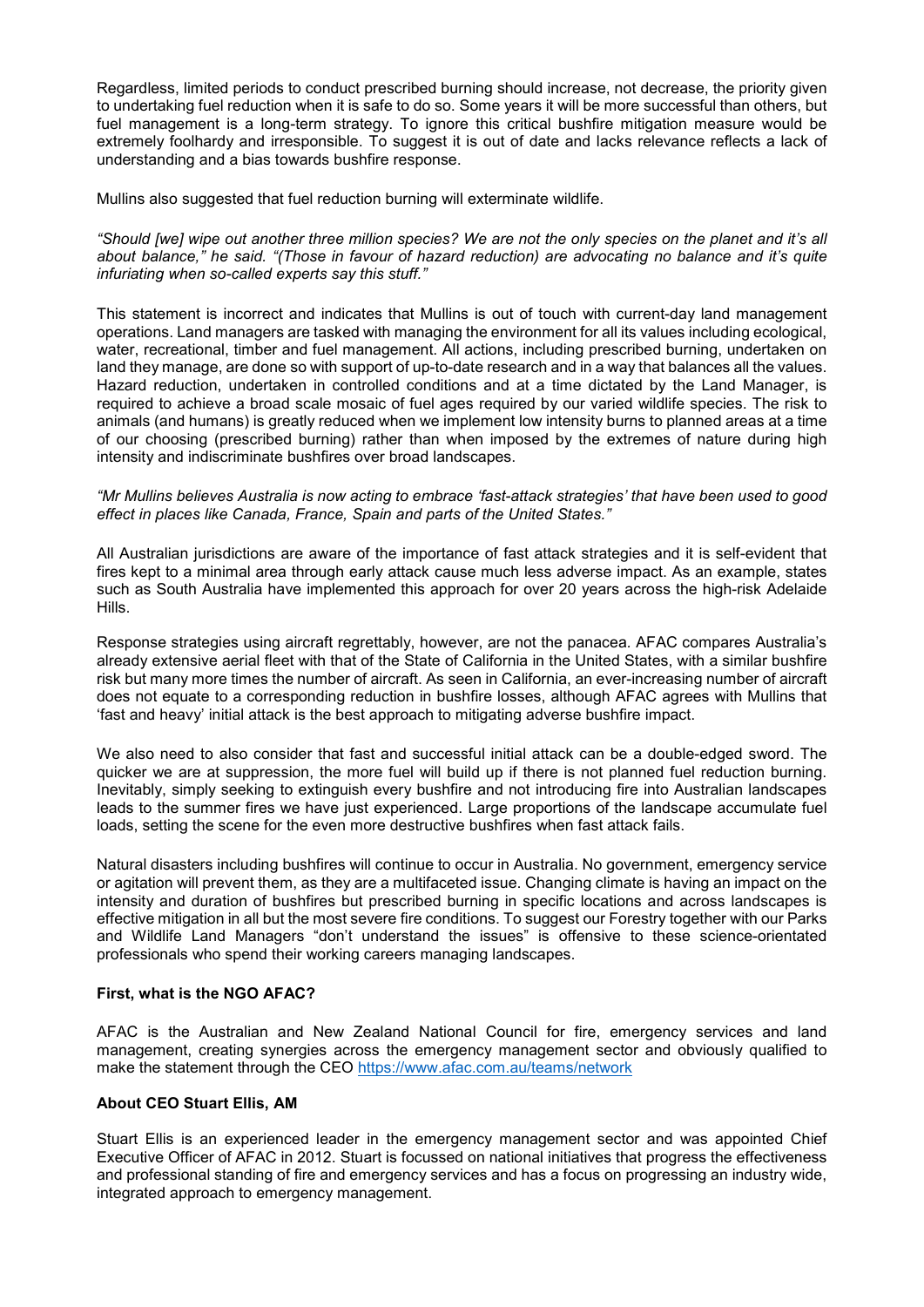Previously, Stuart Ellis was the Chief Executive Officer/Chief Officer of the South Australian Country Fire Service. In 2002 he established a consultancy company and has been involved in over 20 operational reviews including the Canberra Bushfires, the Victorian Bushfire Royal Commission and the operational response to the Christchurch Earthquake.

Prior to that Stuart was an Army Officer for 22 years serving with the Special Air Service (SAS) Regiment. He was Commanding Officer at the Royal Military College, Duntroon and commanded an Australian contingent in Somalia in 1994. He became a Member of the Order of Australia in 1996.

Stuart has a Bachelor of Arts Degree and Graduate Diplomas in Strategic Studies and Management Studies.

# **About the NGO Climate Council**

"We're made up of some of the country's leading climate scientists, health, renewable energy and policy experts, as well as a team of staff, and a huge community of volunteers and supporters who power our work. As an independent voice on climate change, we get climate stories into the media, produce hard-hitting reports, call out misinformation as we see it and promote climate solutions such as the transition to renewables." https://www.climatecouncil.org.au/about/



**"The verdict from bushfire experts: there's no sidestepping climate"** https://www.climatecouncil.org.au/the-verdict-from-bushfire-experts-theres-no-sidestepping-climate/

"Call out misinformation as we see it" … The Howitt Society, a new player on the block will be doing the same.

## **Greg Mullins, AO, AFSM**



"*Greg* Mullins is an internationally recognised expert in responding to major bushfires and natural disasters and developed a keen interest in the linkages between climate change and extreme weather events." https://www.climatecouncil.org.au/author/greg-mullins/

Expert the result of blitz marketing by the Climate Council that's never been challenged until now by the AFAC CEO?

**EXPERTISE** 

And Greg's entourage and their statement on climate action. Some you may recognise https://emergencyleadersforclimateaction.org.au/who-we-are/

(Bushfires) "We are a growing cohort of former senior Australian fire and emergency service leaders who have observed how Australia is experiencing increasingly catastrophic extreme weather events that are putting lives, properties and livelihoods at greater risk and overwhelming our emergency services."

And their statement "Australia Unprepared for Worsening Extreme Weather" https://emergencyleadersforclimateaction.org.au/wp-content/uploads/2019/04/CC\_MVSA0184- Firefighting-and-Emergency-Services-Statement-A4-Version\_V4-FA.pdf

"We, the undersigned, who are former senior Australian fire and emergency service leaders, have observed how Australia is experiencing increasingly catastrophic extreme weather events that are putting lives, properties and livelihoods at greater risk and overwhelming our emergency services.

"Climate change, driven mainly by the burning of coal, oil and gas, is worsening these extreme weather events, including hot days, heatwaves, heavy rainfall, coastal flooding and catastrophic bushfire weather. Australia has just experienced a summer of record-breaking heat, prolonged heatwaves, and devastating fires and floods - there should be no doubt in anyone's mind: climate change is dangerous and it is affecting all of us now."